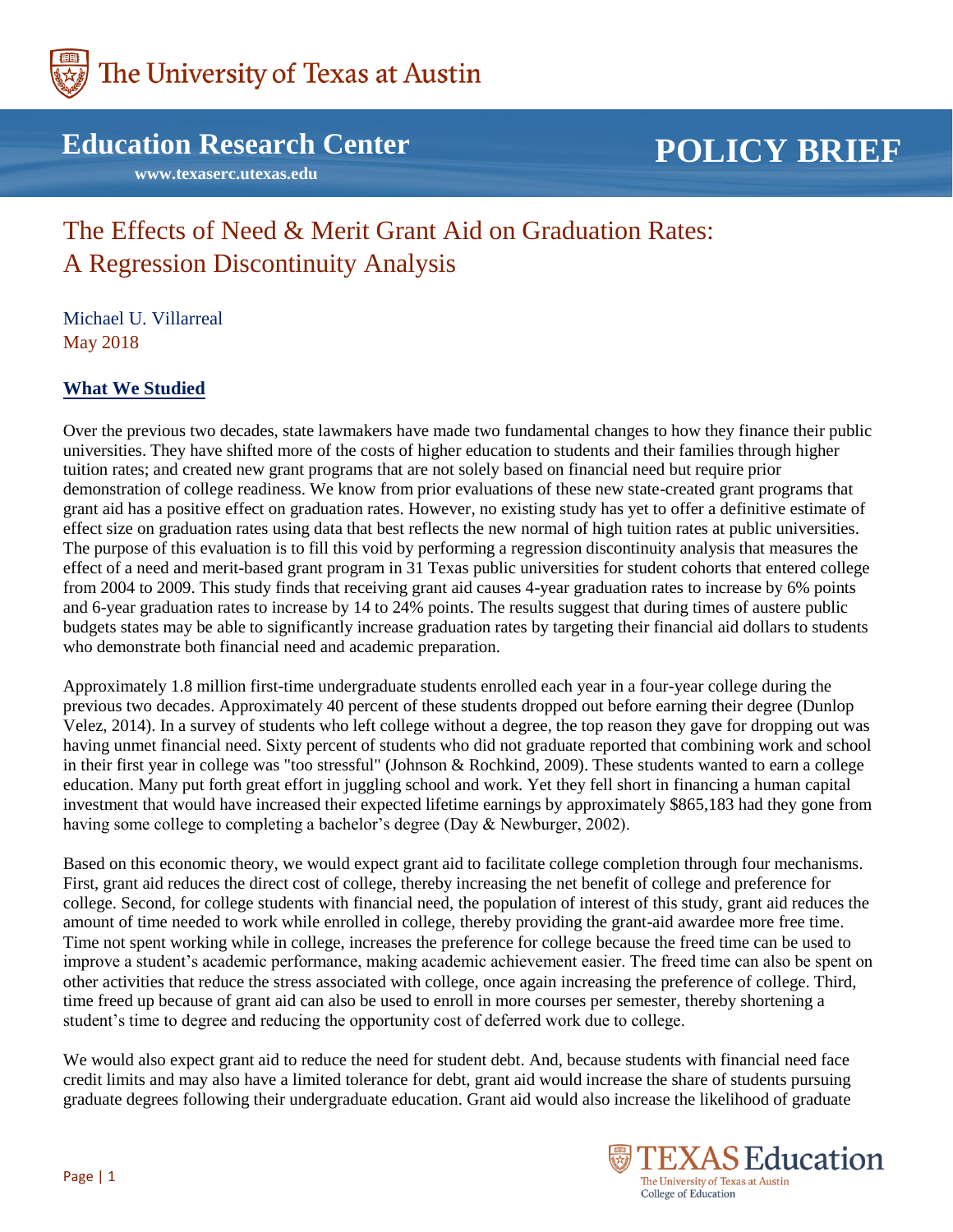education by increasing the share of students completing a bachelor's degree. Finally, the economic theory of human capital investment asserts a student's decision to acquire additional education increases their productivity and therefore the student's future earnings.

#### **TEXAS Grant**

In 1999, the Texas legislature established the Towards Excellence, Access and Success (TEXAS) grant program with the passage of House Bill 713. Starting with an initial investment of \$38 million in fiscal year 2000, the legislature increased TEXAS Grant funding, reaching \$367 million in fiscal year 2015. Yet, only 57 percent of those who applied for financial aid and who were eligible for a TEXAS Grant received one during the study period (General Appropriations Acts of 1999 and 2013).

This study tested the above theoretical implications for grant aid by answering the following research questions. (1) Did receiving an initial TEXAS Grant increase persistence? (2) Did receiving an initial TEXAS Grant increase course enrollment? (3) Did receiving an initial TEXAS Grant reduce the need for employment while in college? (4) Did receiving an initial TEXAS Grant increase the share of students earning a bachelor's degree? (5) Did receiving an initial TEXAS Grant decrease time to degree? (6) Did receiving an initial TEXAS Grant increase the share of students earning graduate degrees? (7) Did receiving an initial TEXAS Grant decrease student loans or other types of aid, respectively? (8) Did receiving an initial TEXAS Grant increase student earnings post college?

A student who received an initial TEXAS Grant was guaranteed to have their tuition and mandatory fees covered by a combination of state and university funds in their first year. After the first year, awardees were required to demonstrate sufficient academic progress and ongoing financial need. Students lost their TEXAS Grant eligibility if their college GPA dropped below a 2.5, if they earned less than 24 semester credit hours (SCH) per year, if they failed to earn credit in 70 percent of their enrolled classes, or if their Estimated Family Contribution (EFC) rose above \$4,000.

To qualify for a TEXAS Grant, students were required to meet the following criteria: (1) hold Texas residency; (2) earn a high school diploma classified as college preparatory (in public schools their formal names are Recommended and the more rigorous Distinguished diplomas); (3) enroll in college within 16 months of high school graduation; 49 (4) enroll in at least 9 semester credit hours of college courses; (5) complete a financial aid application; and (6) have an EFC of \$4,000 or less.

# **How We Analyzed the Data**

This investigation's study sample included students who enrolled in a Texas public university for the first time in the fall semesters of 2004 to 2013. The study sample was further restricted to students who met all the eligibility requirements for receiving a TEXAS Grant other than the financial need criterion defined by the \$4,000 EFC cap. The \$4,000 EFC cutoff point allowed for a fuzzy regression discontinuity research design.

I estimated TOT effect sizes by using an instrumental variable regression analysis of linear probability models. I chose not to use logistic or probit models to ease the interpretation of results. The linear probability models estimated had limited risk of producing results outside of the zero to 100 percent probability distribution range because expected means were found in the middle of the range where the probability distribution is nearly linear in shape (von Hippel, 2015).

# **What We Discovered**

#### *Other Student Aid in First Year of College*

This study found that universities supplant other types of financial aid with TEXAS Grant dollars when students receive their first grant award. Receiving an initial TEXAS Grant reduced a student's amount of other grant aid and work-study aid in year one by \$631 and \$107, respectively. Students also used TEXAS Grant dollars to replace student loan dollars. Receiving a TEXAS Grant caused students to reduce their student loan dollars in year one by \$2,493. This continued year to year. Ultimately, receiving an initial TEXAS Grant caused students to reduce their total student debt

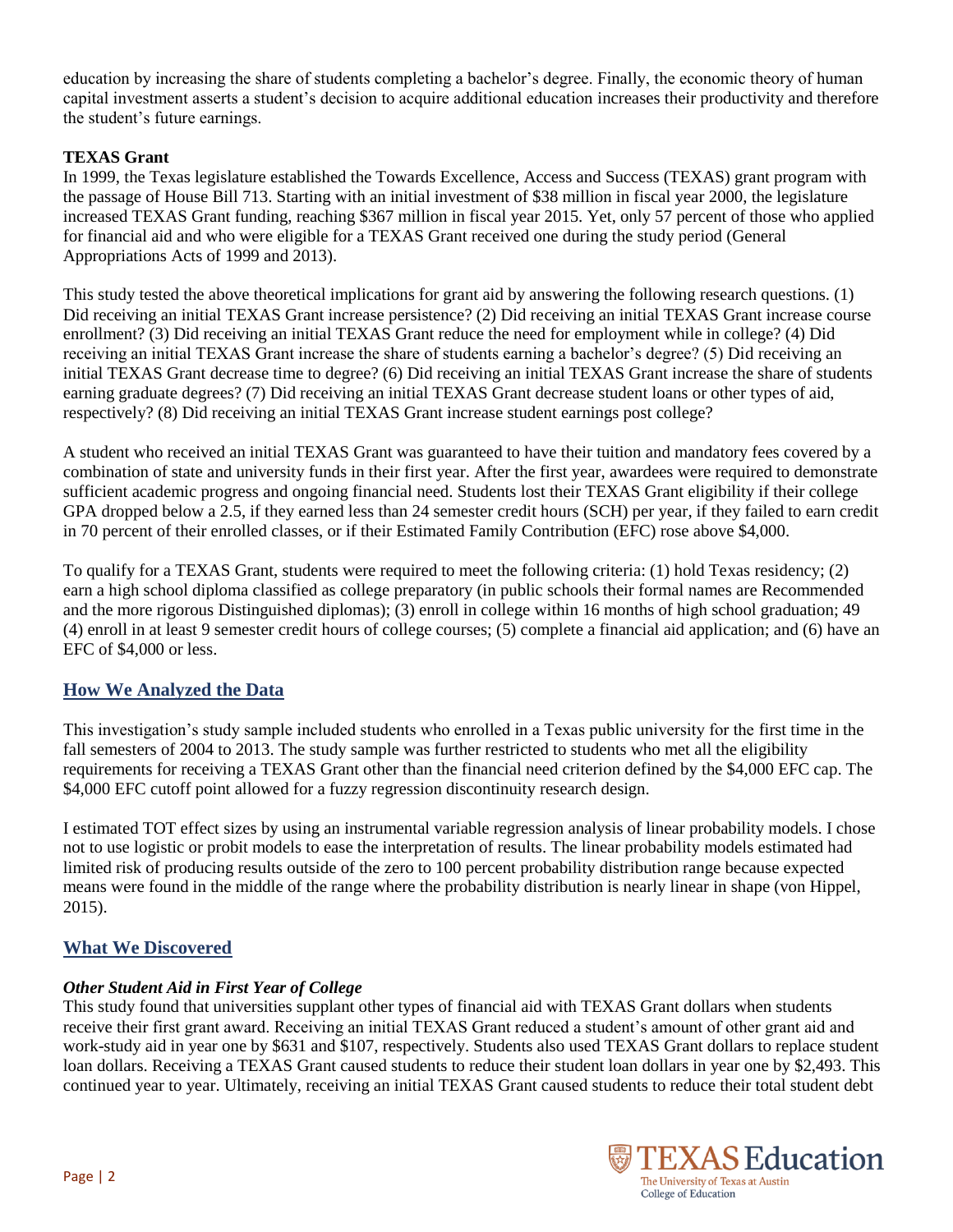by \$6,500. This was a reduction in student debt of 24 percent relative to the control group's average student debt of \$27,373. TEXAS Grant effects on other funding sources resulted in relieving financial constraints of awardees not by \$6,938 but \$3,707 in year one. Given that a TEXAS Grant covers all tuition and fees, an average value of \$6,938 per year for up to five years, we would have expected TEXAS Grants to have a larger impact on student debt. However, as described above, its financial impact was significantly reduced by a high level of attrition in TEXAS Grant renewal awards. Only 63 percent of initial awardees renewed their grant in year two. This figure dropped to 33 percent in year three, 23 percent in year four, and 9 percent in year five.

#### *Enrollment and Persistence*

Receiving an initial TEXAS Grant produced no statistically significant effect on persistence conditioned on enrollment in the prior year. However, it produced an impact on continuous annual enrollment for the first four years of college. Receiving an initial TEXAS Grant increased the probability of continuous enrollment through year four by 5.4 percentage points. TEXAS Grant aid produced a positive effect on semester credit hours enrolled (SCH), but not at a statistically significant level until year three and four of college. In summary, receiving a TEXAS Grant increased cumulative course enrollment by 2.84 SCH in year three and 5.2 SCH in year four.

#### *Working while Enrolled in College*

Receiving an initial TEXAS Grant reduced the amount of time students spent employed outside of work-study aid in the first year of college. Receiving an initial TEXAS Grant reduced earnings from October to March by \$402 in year one and \$450 in year two. These effects represented negative growth rates of 30 percent and 18 percent relative to expected control group earnings, respectively.

#### *Bachelor's Degree Completion*

Receiving an initial TEXAS Grant caused students to graduate sooner and increased the overall completion rate. Initial TEXAS Grant awardees completed college at levels higher than their control group counterparts. The grant effect size peaked at the five-year graduation rate then declined as more control-group students graduated with each passing year. Grant aid effects were 5.80, 9.56, 6.73, 6.14, and 3.13 percentage points for completion by year four, five, six, seven, and eight post college entry, respectively. Effects were statistically significant at five, six, and seven years post college entry and marginally statistically significant at four years post college entry. The loss of statistical significance in the eight-year graduation rate was likely due to a declining sample size and declining statistical power. Statistical significance was not reached with effect sizes less than five percentage points.

The magnitude of grant effects on degree completion were meaningful when compared to graduation rates of the control group. Receiving an initial TEXAS Grant freshmen year increased graduation rates relative to the control group by 18.2, 17.2, 10.8, 9.3, and 4.7 percent, respectively.

#### *Annual Work and Earnings*

Receiving an initial TEXAS Grant produced no statistically significant effects on the probability of employment during any quarter of years one to ten post college entry. However, in general, effect signs were negative during the expected college years and positive post expected college graduation. A similar pattern emerged with grant effects on annual earnings. In general, students who received an initial TEXAS Grant exhibited a negative effect on annual earnings during college, but a positive effect post expected college graduation. Receiving an initial TEXAS Grant decreased annual earnings by \$617 in year one and increased annual earnings by \$1,961 in year five post college entry. These effects were marginally statistically significant. All others were not.

#### *Graduate Degree*

Receiving an initial TEXAS Grant caused students to increase their likelihood of earning a graduate degree by 4.6 and 6.3 percentage points in year nine and ten post college entry. These effects represented relative growth rates of 51 and 65 percent from the expected graduate degree attainment rate of the control group in year nine and year ten post college entry, respectively.

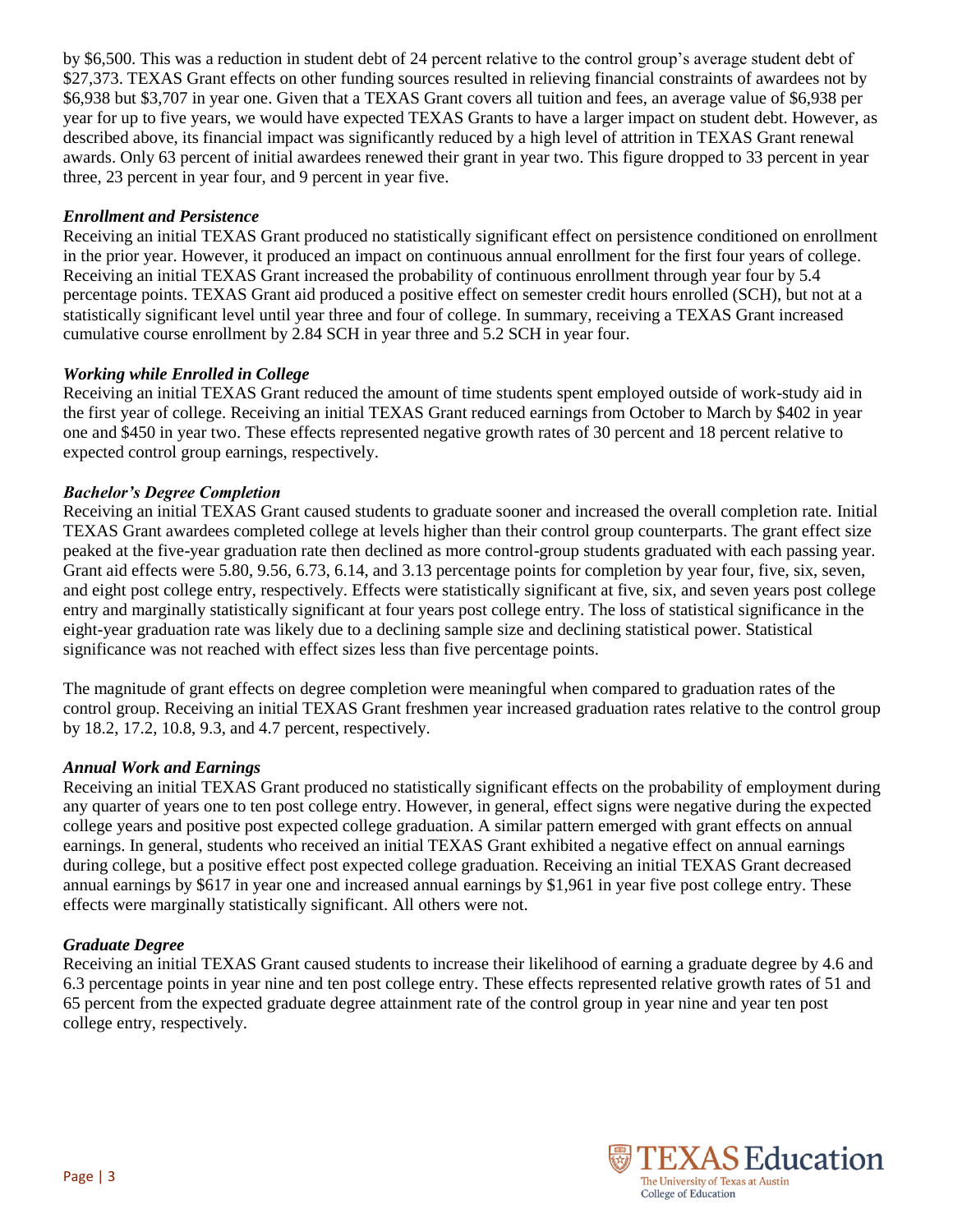### **Policy Recommendations**

The findings support the expectations derived from the economic theory of human capital investment. Grant aid lowers the cost of continuing a college student's education, thereby increasing the student's preference and ability to complete a bachelor's degree. This study finds that a key mechanism that causes this result is grant aid's effect on time spent working while enrolled in college.

An initial TEXAS Grant causes the average student to spend less time working during the first two years of college. Based on a minimum wage of eight dollars per hour, these effects translate to 50 and 56 fewer hours spent working from October to March in year one and two, respectively. If we apply these effects to the entire academic year, the 59 effect of an initial TEXAS Grant on hours employed is 75 and 84 fewer hours in a student's first and second academic year, respectively. This is a significant amount of time that can be used to study for classes, enroll in more classes, or engage in campus life or other activities that make college enjoyable. Moreover, the grant effect on bachelor's degree completion is similar in other states.

The convention in grant aid impact studies is to express the impact on bachelor's degree graduation rates per \$1,000 of grant aid. Following this convention, TEXAS Grants produces an impact on bachelor's degree completion per \$1,000 of 0.50 percentage points by year eight post college entry. This estimate is approximately equal to the estimate derived by the meta-analysis. In the meta-analysis, \$1,000 of grant aid causes an increase in bachelor's degree completion within 11 years equal to 0.46 percentage points. The meta-analysis found significant heterogeneity in the studies analyzed. Therefore, the weighted average effect size should be considered a baseline estimate for comparison purposes, not a reflection of an underlying general effect of grant aid.

TEXAS Grant's effect on annual earnings is negative during expected college years and positive post expected college graduation but with mostly non-statistically significant effect sizes. What explains this pattern of effects on earnings?

The negative effects during the college years are the result of grant aid substituting for earnings from employment. The substitution effect becomes clear after removing the quarters that overlap the summer months and focusing on the fourth and first quarter of calendar year. The effects are also strongest in year one and two when most awardees are receiving grant aid.

The positive effects on earnings post college are weak likely for two reasons. First, TEXAS Grants causes three to six percent more college students to complete college. Its larger effect for the awardees group relative to the control group is on shortening their time to degree by one to two years on average. Consequently, effects on earnings post college primarily represent a comparison between two groups of college with one having one to two more years of work experience. Second, receiving an initial TEXAS Grant increases the likelihood students return to school to earn a graduate degree by year nine and ten post college entry. This explains why we see the effect on earnings begin to decline in year six, reach a low point in year eight, then rise and reach its largest effect size in year 10.

Receiving an initial TEXAS Grant increases the likelihood of earning a graduate degree by 6.3 percentage points by year 10 from college entry. This represents a growth of 65 percent relative to the control group's expected outcome of 9.7 percentage points. This is a tremendous boost in graduate degree attainment for students from low-income families. This finding is affirmed by the impact studies of the West Virginia Promise Scholarship (Scott-Clayton & Zafar, 2016) and Cal Grants (Bettinger, Gurantz, Kawano, & Sacerdote, 2016). The merit-based West Virginia Promise Scholarship increased graduate degree completion by three to four percentage points by year 10 post college entry, while Cal Grants improved graduate degree attainment for a low-GPA study sample by 6.1 percentage points.

Future research with data that follow students after year 10 should examine how the TEXAS Grant effect on graduate degree attainment improves earnings.

In conclusion, states seeking to raise their educational attainment rates and raise earnings should advance policies that reduce the cost of college for students who have demonstrated prior academic readiness but lack the financial resources to pay for college. Need-based grant programs that include merit-criteria like TEXAS Grants are an effective and costefficient policy tool for lowering the price of college for students who need help.